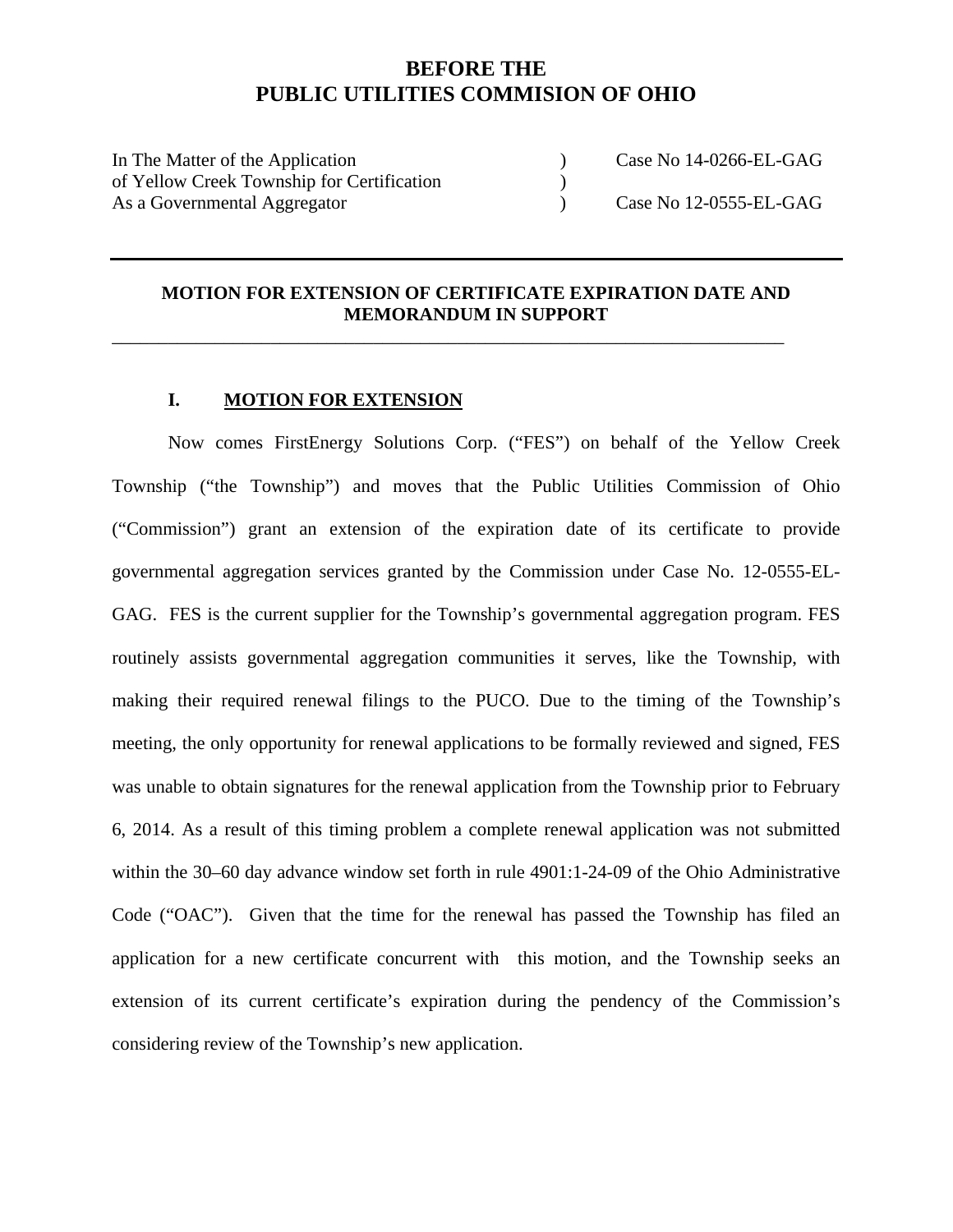#### **II. MEMORANDUM IN SUPPORT**

The Township was granted the authority to provide governmental aggregation services and without extension its current certificate will have expired on March 8, 2014. Due the Township's meeting schedule, where renewal applications would be reviewed and signed, the application could not be reviewed in a timely manner. The Township has filed a new application concurrent with this motion. While the Commission considers the new application, the Township requests an extension of the expiration date of its certificate from March 8, 2014, to April 17, 2014 to allow for the thirty day review period from the March 17, 2014 date of new certificate application.

 The Township's request for an extension is reasonable under the circumstances and should be granted. If the Commission does not grant this request to extend its certificate under Case No. 12-0555-EL-GAG, the Township's ability to legally provide aggregation services would be in question, this would put the Township's aggregation participants at a disadvantage in that they would not be able to receive the lower electric rates they currently enjoy since they would be potentially forced back to higher priced SSO service. Although a renewal application was not filed within the 30-60 day window as set forth in Rule 4901:1-24-09 (A), in substance there have been no material changes in the Township's operation of its aggregation program as is clear from its new certificate application. The Township has done nothing that would warrant suspension or rescission of its authority. An extension would allow the Township to obtain a new certificate under this case number (14-0266-EL-GAG) without causing undue hardship or inconvenience to its participants. The Township respectfully submits that an extension of its certificate expiration date under Case No. 12-0555-EL-GAG is in the public interest.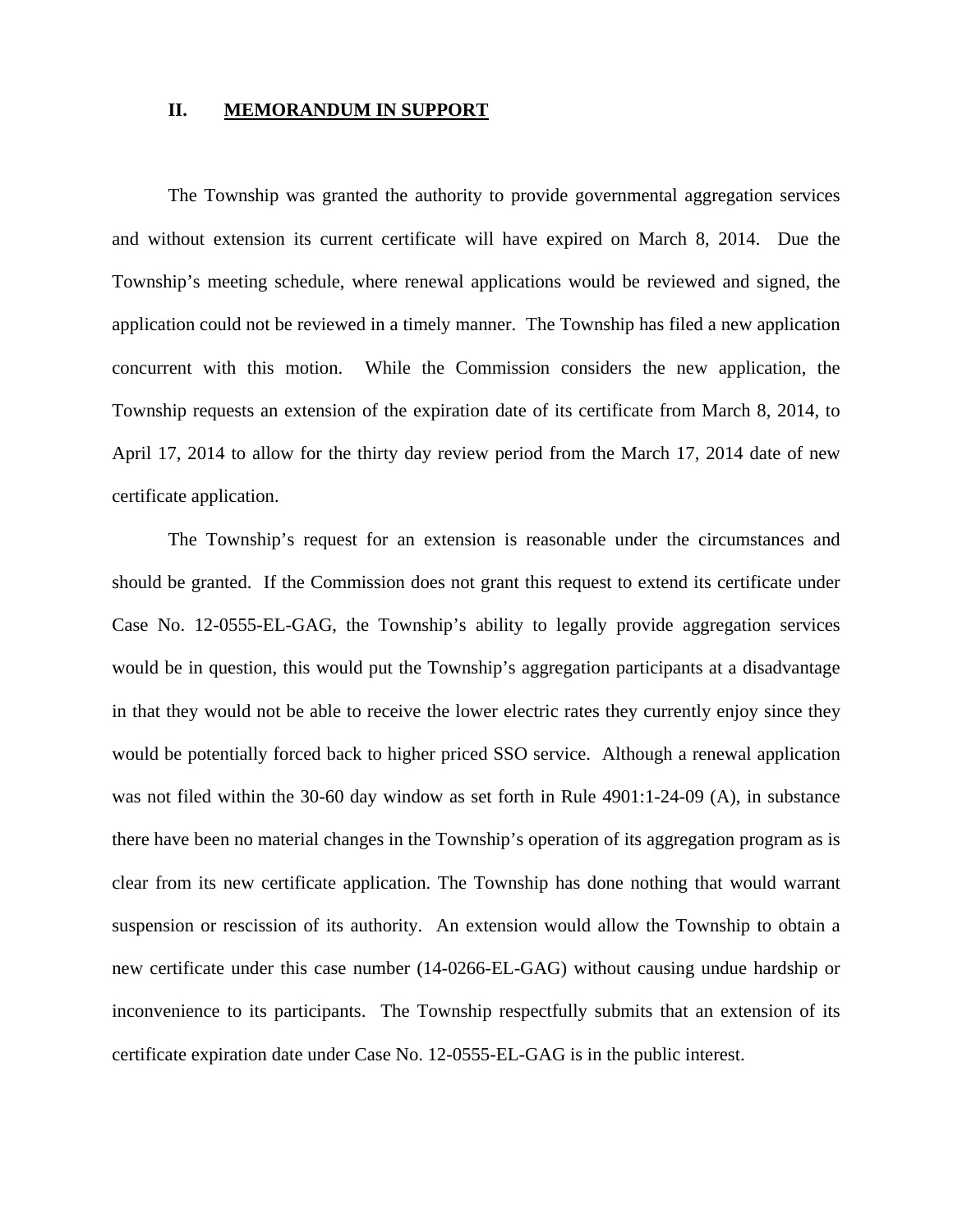Wherefore, FirstEnergy Solutions Corp on behalf of Yellow Creek Township respectfully

urges the Commission to grant the extension.

Respectfully submitted,

\_\_/*S/ Jacob A. McDermott*\_\_\_\_\_\_\_\_\_\_\_\_

 Jacob A McDermott (0087187) FIRSTENERGY SERVICE COMPANY 76 South Main Street Akron, OH 44308 (330) 384-5038 (330) 384-3875 (fax) jmcdermott@firstenergycorp.com